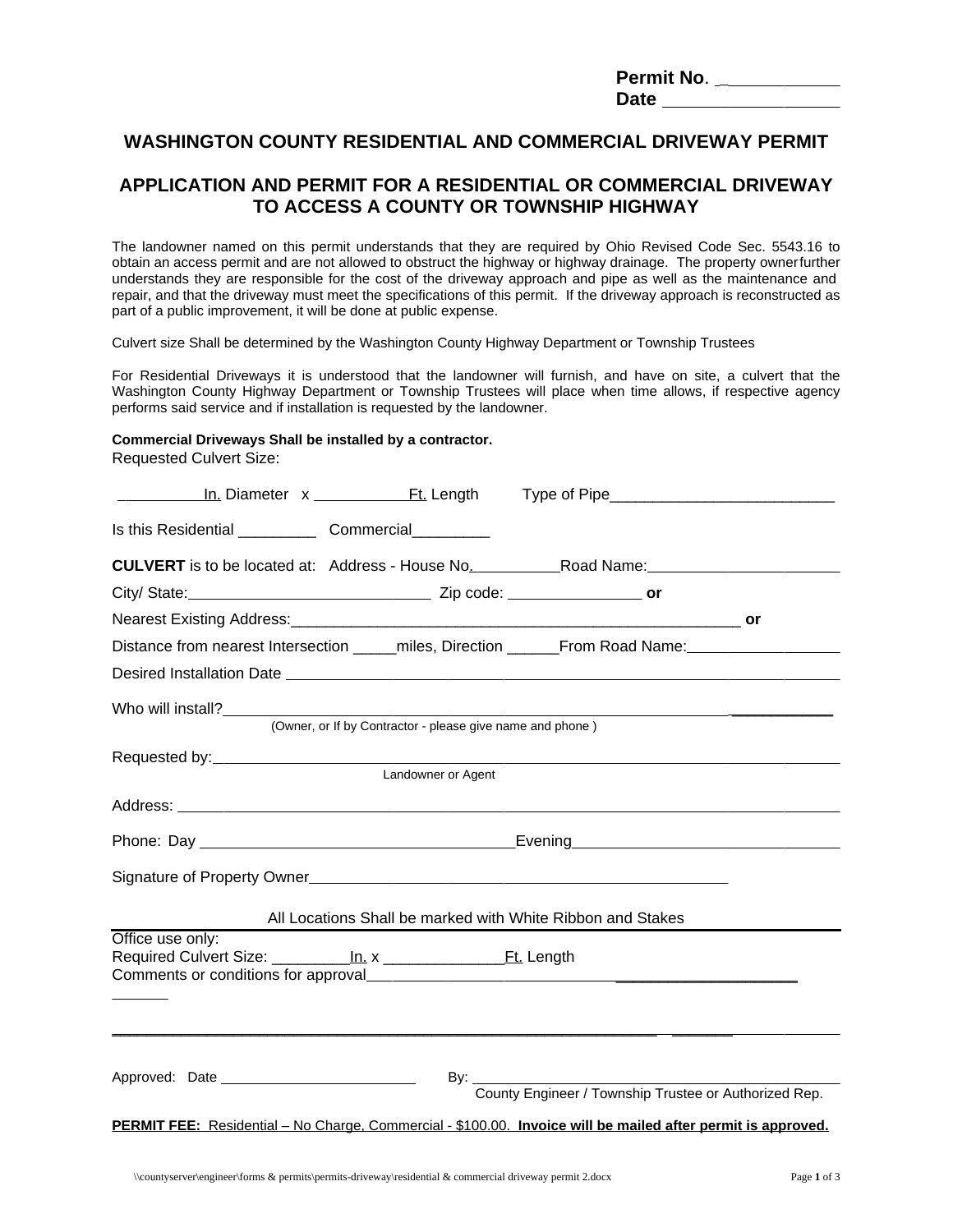## **WASHINGTON COUNTY RESIDENTIAL AND COMMERCIAL DRIVEWAY PERMIT**

# **Driveway Permit Construction Specifications**

- The County will install a maximum of 40 feet of culvert pipe per residential drive.
- Driveway culverts may not be required if the drive is located on or near the crest of a hill.
- Sight Distance Constraints may cause the requested Driveway Permit to be rejected.
- For Residential Driveways the Property owner may, or may not, be required to have 304 aggregate on site, the respective authority Shall determine. The property owner Shall reimburse the Washington County Engineer's Office / Township Trustees for a **minimum** load of six (6) tons of 304 aggregate to be used in culvert installation and berm repair if supplied by the respective Authority.
- For all Driveways the required size of culvert Shall be a minimum of 12 inches in diameter.
- Residential culverts Shall be a minimum of 20 feet in length / Commercial culverts Shall be a minimum of 40 feet in length.
- The material type for the culvert Shall be approved by the respective authority. Double wall corrugated plastic pipe is preferred. Material options Shall be Galvanized Corrugated Metal Pipe, Double Wall Plastic Pipe or Reinforced Concrete Pipe.
- All culverts Shall have a minimum of 12 inches of cover above the pipe unless respective authority approves otherwise.
- All materials used for Commercial Culvert installations Shall meet or exceed the Ohio Department of Transportation (ODOT) Construction and Materials specifications, latest edition.
- 1) The drive Shall not rise above the edge of the road pavement until it is beyond the road ditch if in a location where the property to be accessed is above the road.
- 2) The property owner is responsible for developing crown and a swale at the driveway entrance to keep mud or aggregate from washing out of the driveway and onto the public road.
- 3) The property owner Shall maintain the driveway such that it properly drains to the road ditches and away from the public road to prevent icing, and damage to the pavement.
- 4) All property owners Shall obtain a permit to access or change access to a public road.
- 5) When the owner, or his designated contractor, performs the installation, the Respective Authority Shall be notified a minimum of two (2) business days in advance to allow for inspection scheduling.
- 6) All future maintenance of the culvert is the responsibility of the property owner. The Respective Authority will in no way be held responsible for any future maintenance of the culvert.

All installations shall be in accordance with the specifications and accompanying drawing on page 3 of this permit.